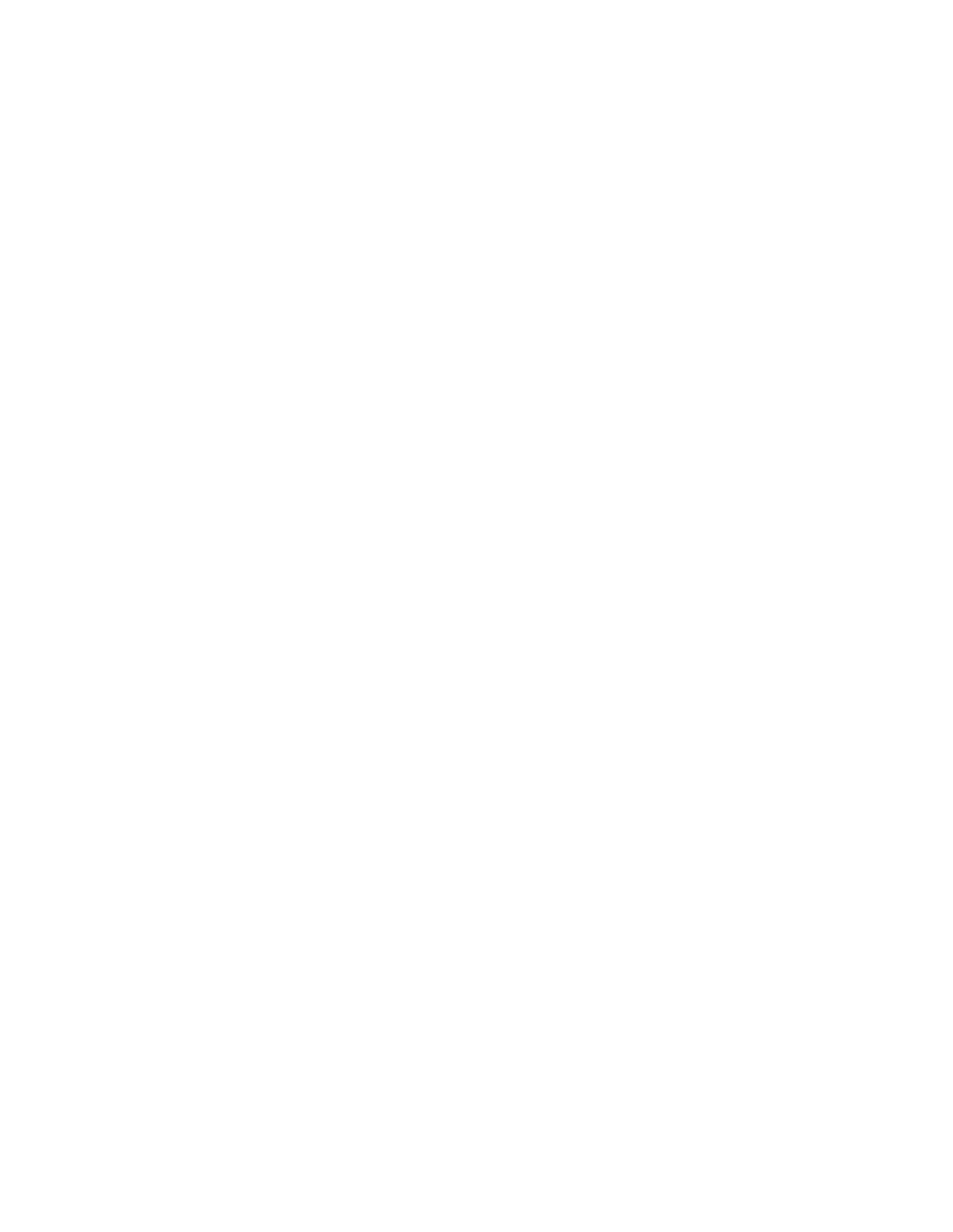#### RECRUIT MEDICAL CLEARANCE FORM

| <b>RECRUIT NAME:</b> |
|----------------------|
| RECRUIT'S AGENCY:    |
| DATE OF EXAMINATON:  |

Recruits, during the DOB training, perform the physical activities listed below. Please review the list of activities and indicate by marking the areas the recruit **CANNOT** participate. Where possible, please include a recommendation of reasonable accommodation that may be provided.

**I. PHYSICALCONDITIONING -** The Physical Conditioning Program consists of certain physical performance tests and a program of vigorous physical conditioning. Physical conditioning occurs a minimum of 1 hour per day, three days per week, for four weeks.

- Flexibility Development using both dynamic (multiple joint and muscle movements) and static (resistance and hold) stretching exercises.
- Partner assisted strength-slow ballistic calisthenics.
- Cardiovascular and Strength Endurance training to include (but not limited to): a variety of calisthenics, pushups, pull-ups, dips, sit-ups, up-downs (burpees), sustained planks, knee bends/squats, and jogging; all are requiring repetitions.
- Interval circuit weight training with free weights and/or resistance bands (weight/resistance to be determined by student and instructor)



- Interval running-run/walk, such as: run 220 yards then walk 110 yards (repeat ten times).
- Agility circuit-series of full-body, high-speed agility-vaulting, skipping, body twists, etc.
- Cardiovascular Development using interval repetitions and/or endurance cycles (20-40 minutes at target heart rate) accomplished primarily through sustained exertion activities.
	- o Stationary or regular bicycle
	- o Stairclimber
	- o Row machine
	- o Elliptical machine
	- o 20 to 40 minutes of sustained running/jogging
	- o Jogging up and down stairs and/or hills

Comments:

#### **II. FIREARMSTRAINING – The recruit will participate in 29 hours of firearms-specific training spread over 4.5 weeks. Physical abilities to complete firearms training include:**

• Wear and support body armor, gun belts, restraint equipment, and other tools during firearms training sessions.

\_\_\_\_\_\_\_\_\_\_\_\_\_\_\_\_\_\_\_\_\_\_\_\_\_\_\_\_\_\_\_\_\_\_\_\_\_\_\_\_\_\_\_\_\_\_\_\_\_\_\_\_\_\_\_\_\_\_\_\_\_\_\_\_\_\_\_\_\_\_\_\_\_\_\_\_\_\_\_\_\_\_\_\_\_\_\_\_\_\_\_\_\_ \_\_\_\_\_\_\_\_\_\_\_\_\_\_\_\_\_\_\_\_\_\_\_\_\_\_\_\_\_\_\_\_\_\_\_\_\_\_\_\_\_\_\_\_\_\_\_\_\_\_\_\_\_\_\_\_\_\_\_\_\_\_\_\_\_\_\_\_\_\_\_\_\_\_\_\_\_\_\_\_\_\_\_\_\_\_\_\_\_\_\_\_\_ \_\_\_\_\_\_\_\_\_\_\_\_\_\_\_\_\_\_\_\_\_\_\_\_\_\_\_\_\_\_\_\_\_\_\_\_\_\_\_\_\_\_\_\_\_\_\_\_\_\_\_\_\_\_\_\_\_\_\_\_\_\_\_\_\_\_\_\_\_\_\_\_\_\_\_\_\_\_\_\_\_\_\_\_\_\_\_\_\_\_\_\_\_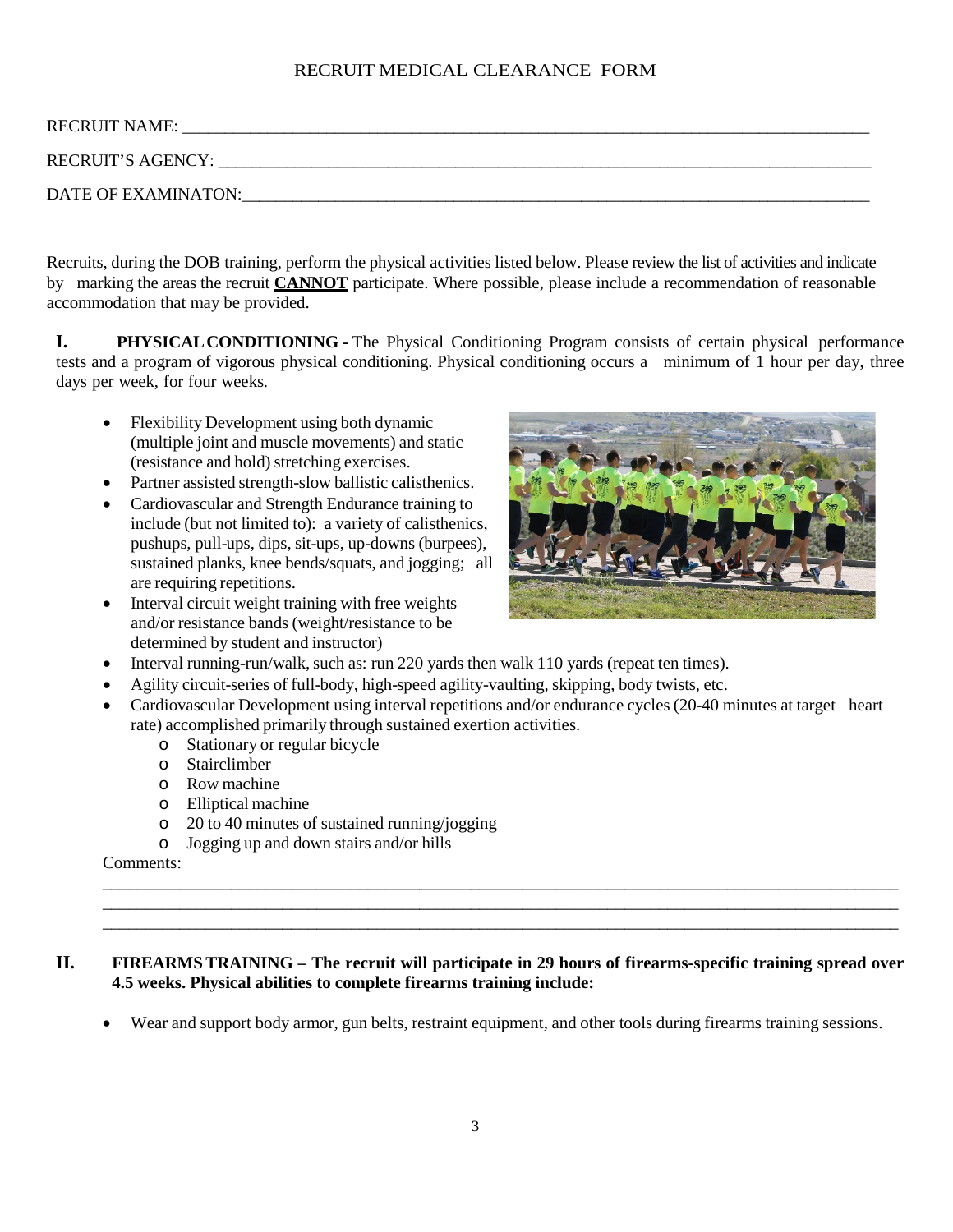- Run or sprint 25 yards, perform calisthenics, fire handgun from standing, kneeling, and prone positions (i.e., to simulate stress, student will run/calisthenics to increase heart rate, and then immediately shoot from several positions-standing, kneeling, sitting, and prone).
- Draw handgun from the holster and extend arm forward towards target approximately 400 times during Training.
- Draw handgun and extend arm toward the target and hold for 5-45 seconds, repeating frequently.
- Fire handgun courses from various positions (i.e., standing, kneeling, prone).



• Establish and maintain stable footing/balance during shooting positions while transitioning quickly from one position to another. (e.g., standing to kneeling, kneeling to standing, and standing to prone).

\_\_\_\_\_\_\_\_\_\_\_\_\_\_\_\_\_\_\_\_\_\_\_\_\_\_\_\_\_\_\_\_\_\_\_\_\_\_\_\_\_\_\_\_\_\_\_\_\_\_\_\_\_\_\_\_\_\_\_\_\_\_\_\_\_\_\_\_\_\_\_\_\_\_\_\_\_\_\_\_\_\_\_\_\_\_\_\_\_\_\_\_\_ \_\_\_\_\_\_\_\_\_\_\_\_\_\_\_\_\_\_\_\_\_\_\_\_\_\_\_\_\_\_\_\_\_\_\_\_\_\_\_\_\_\_\_\_\_\_\_\_\_\_\_\_\_\_\_\_\_\_\_\_\_\_\_\_\_\_\_\_\_\_\_\_\_\_\_\_\_\_\_\_\_\_\_\_\_\_\_\_\_\_\_\_\_ \_\_\_\_\_\_\_\_\_\_\_\_\_\_\_\_\_\_\_\_\_\_\_\_\_\_\_\_\_\_\_\_\_\_\_\_\_\_\_\_\_\_\_\_\_\_\_\_\_\_\_\_\_\_\_\_\_\_\_\_\_\_\_\_\_\_\_\_\_\_\_\_\_\_\_\_\_\_\_\_\_\_\_\_\_\_\_\_\_\_\_\_\_

Comments:

#### **III. CUSTODY & CONTROL/SELF DEFENSE - The recruit will participate in 50 hours of custody & control Training spread over four weeks. Physical abilities to complete this training include:**

- Wear a fitted mouth guard for sustained periods.
- During training sessions, wear and support body armor, gun belts, restraint equipment, and other law enforcement duty tools.
- Warm-up exercises include pushups, sit-ups, up-downs (burpees), stretching, neck rotation, etc.
- Pain compliance holds include wrist locks, handcuffing, takedowns, and escorts, focusing on manipulating wrist joints, elbow joints, and shoulders.



- Takedown maneuvers, repetitive knee bends, lunges, ground fighting exercises, and repetitive body rotationmaneuvers; must participate as both officer and suspect.
- Perform protected falls onto wrestling mat from various positions and stand back up performed approximately 200-300 times during training session.
- Support the bodyweight of another person while demonstrating takedown and handcuffing techniques.
- Ability to tuck the chin into the neck and hold in place as protection during controlled throws to the mat.
- Ability to strike and be struck by open and closed hand strikes to the head and body approximately 300- 400 times during training session.
- Ability to move and maintain balance on uneven terrain while engaged in physical conflict with another person.
- Facial Exposure to Oleoresin Capsicum (OC) spray then complete a series of law enforcement tasks and decontamination processes.

Comments:

\_\_\_\_\_\_\_\_\_\_\_\_\_\_\_\_\_\_\_\_\_\_\_\_\_\_\_\_\_\_\_\_\_\_\_\_\_\_\_\_\_\_\_\_\_\_\_\_\_\_\_\_\_\_\_\_\_\_\_\_\_\_\_\_\_\_\_\_\_\_\_\_\_\_\_\_\_\_\_\_\_\_\_\_\_\_\_\_\_\_\_\_\_ \_\_\_\_\_\_\_\_\_\_\_\_\_\_\_\_\_\_\_\_\_\_\_\_\_\_\_\_\_\_\_\_\_\_\_\_\_\_\_\_\_\_\_\_\_\_\_\_\_\_\_\_\_\_\_\_\_\_\_\_\_\_\_\_\_\_\_\_\_\_\_\_\_\_\_\_\_\_\_\_\_\_\_\_\_\_\_\_\_\_\_\_\_ \_\_\_\_\_\_\_\_\_\_\_\_\_\_\_\_\_\_\_\_\_\_\_\_\_\_\_\_\_\_\_\_\_\_\_\_\_\_\_\_\_\_\_\_\_\_\_\_\_\_\_\_\_\_\_\_\_\_\_\_\_\_\_\_\_\_\_\_\_\_\_\_\_\_\_\_\_\_\_\_\_\_\_\_\_\_\_\_\_\_\_\_\_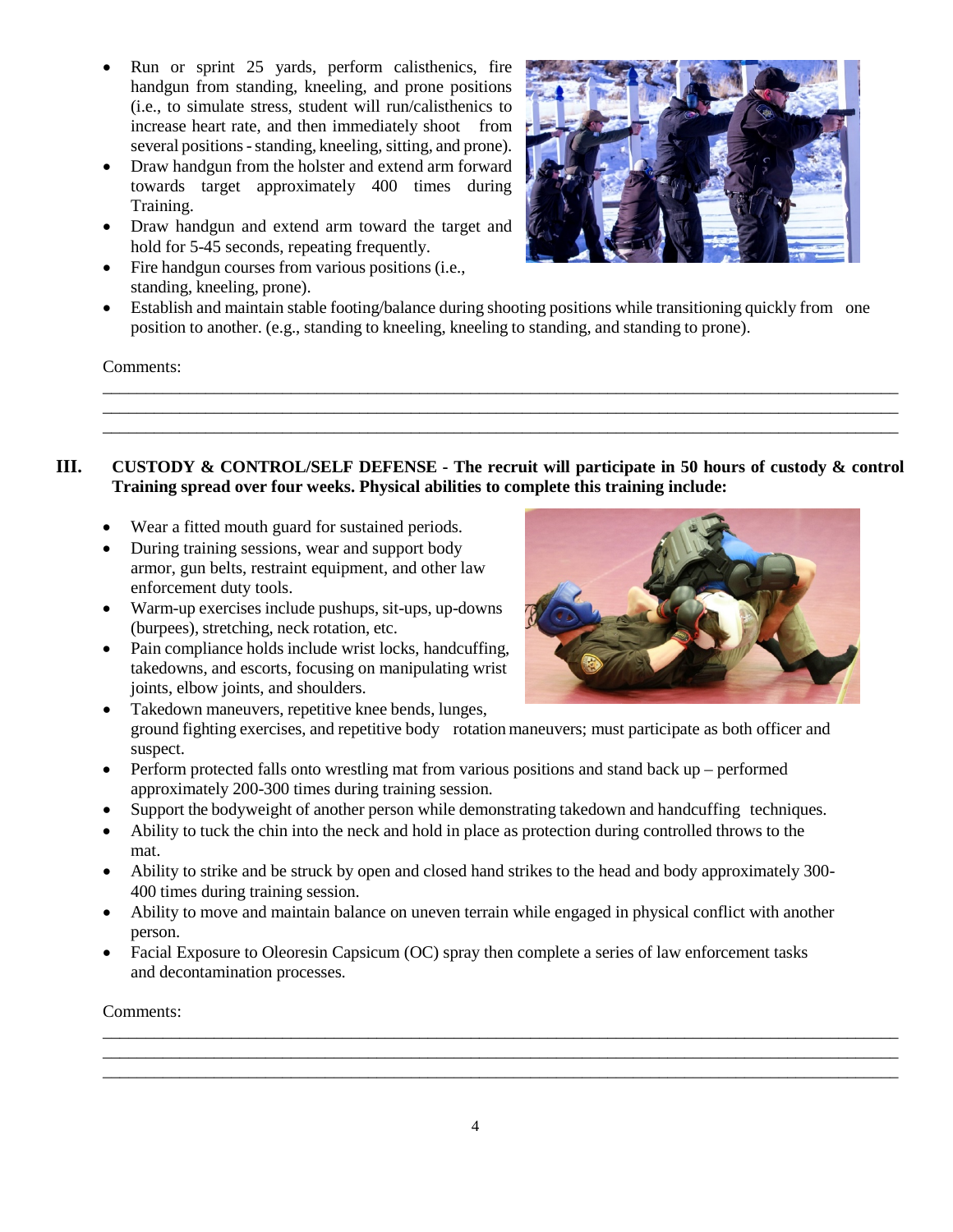#### **IV. EMERGENCY VEHICLE OPERATION - The recruit will participate in 8 hours of vehicle driving training spread over one week. Physical abilities to complete emergency vehicle operations training include:**

- Basic skills driving course (braking, emergency braking, shuffle steering, body twisting to include lower back and neck rotation)
	- o ability to maintain throttle/accelerator control at variable speeds (0-45mph)
	- o requires intense acceleration and abrupt braking with the right foot
	- o ability to move right foot quickly from accelerator to brake with precision and control
	- o seat belt does not interfere with accelerator and/or braking movements
	- o ability to safely manipulate accelerator and brake while engaging in pursuit driving exercises.

\_\_\_\_\_\_\_\_\_\_\_\_\_\_\_\_\_\_\_\_\_\_\_\_\_\_\_\_\_\_\_\_\_\_\_\_\_\_\_\_\_\_\_\_\_\_\_\_\_\_\_\_\_\_\_\_\_\_\_\_\_\_\_\_\_\_\_\_\_\_\_\_\_\_\_\_\_\_\_\_\_\_\_\_\_\_\_\_\_\_\_\_\_ \_\_\_\_\_\_\_\_\_\_\_\_\_\_\_\_\_\_\_\_\_\_\_\_\_\_\_\_\_\_\_\_\_\_\_\_\_\_\_\_\_\_\_\_\_\_\_\_\_\_\_\_\_\_\_\_\_\_\_\_\_\_\_\_\_\_\_\_\_\_\_\_\_\_\_\_\_\_\_\_\_\_\_\_\_\_\_\_\_\_\_\_\_ \_\_\_\_\_\_\_\_\_\_\_\_\_\_\_\_\_\_\_\_\_\_\_\_\_\_\_\_\_\_\_\_\_\_\_\_\_\_\_\_\_\_\_\_\_\_\_\_\_\_\_\_\_\_\_\_\_\_\_\_\_\_\_\_\_\_\_\_\_\_\_\_\_\_\_\_\_\_\_\_\_\_\_\_\_\_\_\_\_\_\_\_\_

#### Comments:



#### **V. SCENARIO-BASED TRAININGAND TESTING - The recruit will participate in 141 hours of scenario-based training and testing over 4.5 weeks. Physical abilities to complete scenario training and testing include:**

- Wear and support body armor, gun belts, restraint equipment, safety equipment, and other law enforcement tools during all scenario training sessions
- Move while holding/carrying firearms, Taser, OC Spray canister, baton, law enforcement duty tools such as handcuffs, flashlights, and portable radios.
- Apply control holds, arrest, and search single and/or multiple suspects. Apply handcuffs with appropriate pressures and body control.
- Repetitive standing, walking, and jogging on various terrain/surfaces (i.e., paved, grass, dirt, gravel, hillsides).
- Perform various searches (i.e., looking under and on top of suspected hiding places, repetitive standing, kneeling, squatting, and/or prone positions).
- Ability to stand, walk and/or run unassisted with a firearm and/or Taser, OC Spray canister, baton in either hand.
- Work under stressful conditions including darkness, low light, bright light, flashing and strobe lights, smoke, loud noises, cramped spaces, hot & cold temperatures, and other weather and environmental conditions, and multiple stimuli.
- Manage physiological effects of stressful conditions such as high heart rate, high respiration, fatigue, mental challenges, narrowed vision, and auditory exclusion.

\_\_\_\_\_\_\_\_\_\_\_\_\_\_\_\_\_\_\_\_\_\_\_\_\_\_\_\_\_\_\_\_\_\_\_\_\_\_\_\_\_\_\_\_\_\_\_\_\_\_\_\_\_\_\_\_\_\_\_\_\_\_\_\_\_\_\_\_\_\_\_\_\_\_\_\_\_\_\_\_\_\_\_\_\_\_\_\_\_\_\_\_\_ \_\_\_\_\_\_\_\_\_\_\_\_\_\_\_\_\_\_\_\_\_\_\_\_\_\_\_\_\_\_\_\_\_\_\_\_\_\_\_\_\_\_\_\_\_\_\_\_\_\_\_\_\_\_\_\_\_\_\_\_\_\_\_\_\_\_\_\_\_\_\_\_\_\_\_\_\_\_\_\_\_\_\_\_\_\_\_\_\_\_\_\_\_ \_\_\_\_\_\_\_\_\_\_\_\_\_\_\_\_\_\_\_\_\_\_\_\_\_\_\_\_\_\_\_\_\_\_\_\_\_\_\_\_\_\_\_\_\_\_\_\_\_\_\_\_\_\_\_\_\_\_\_\_\_\_\_\_\_\_\_\_\_\_\_\_\_\_\_\_\_\_\_\_\_\_\_\_\_\_\_\_\_\_\_\_\_

#### Comments:

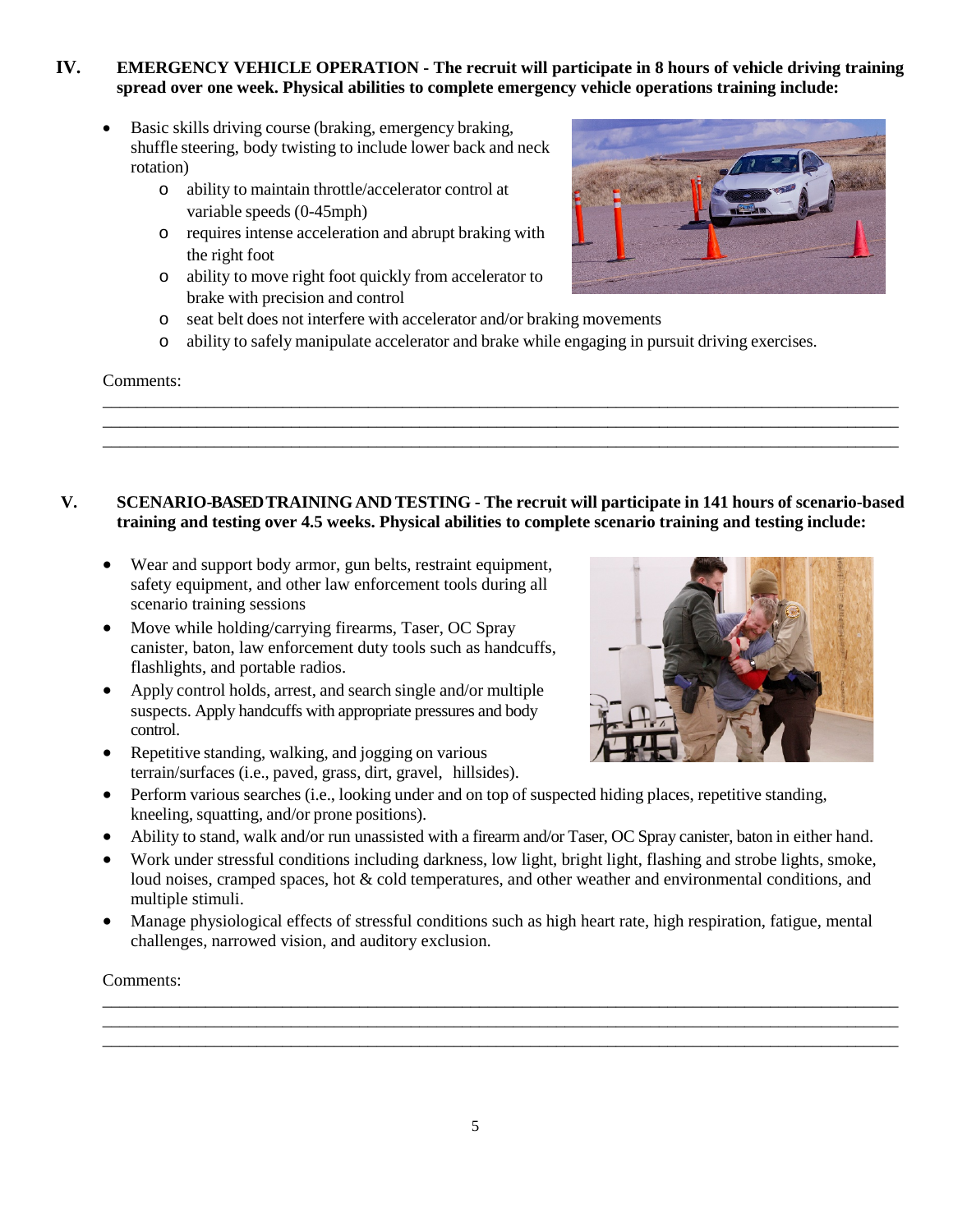- **VI. PHYSICAL ASSESSMENTTEST - The recruit will participate in 3 physical fitness assessments during POB training. During the initial assessment, for the student to be accepted into basic Training, the student must score no less than 40% fitness level on the first assessment, or at least a 50% overall average with no section below 25% as measured by the Cooper Fitness standards for their age and gender, in the following areas. The remaining two assessments are conducted for measuring fitness improvement and completion rankings.**
	- 1.5-mile run (*recruit runs 1.5 miles as fast as possible)*
		- o An alternative test is available for students with a written medical directive. The test utilizes a stationary bike and requires the rider to maintain a set and constant rotation of the pedals while experiencing increasing resistance to the point of failure. Typically this test takes 25-35 minutes to complete, and the scoring is based on the length of time the rider can maintain their speed – not simply using a bike to ride 1.5 miles.





• Pushups (*recruit performs as many continuous motion pushups as possible in 1 minute as an indicator of arm, upper body, and core strength and endurance)*

|            | <b>MALE</b>   |           |            |             |           |            |             |           |            |             |           |            |             |           |            |             |           |            |             |           |            |             |           |            |
|------------|---------------|-----------|------------|-------------|-----------|------------|-------------|-----------|------------|-------------|-----------|------------|-------------|-----------|------------|-------------|-----------|------------|-------------|-----------|------------|-------------|-----------|------------|
| <b>AGE</b> | 20-29         |           | 30-34      |             |           | 35-39      |             |           | 40-44      |             |           | 45-49      |             |           | 50-54      |             |           | 55-59      |             |           | $60+$      |             |           |            |
|            | Run<br>Time   | Sit<br>Up | Push<br>Up | Run<br>Time | Sit<br>Up | Push<br>Up | Run<br>Time | Sit<br>Up | Push<br>Up | Run<br>Time | Sit<br>Up | Push<br>Up | Run<br>Time | Sit<br>Up | Push<br>Up | Run<br>Time | Sit<br>Up | Push<br>Up | Run<br>Time | Sit<br>Up | Push<br>Up | Run<br>Time | Sit<br>Up | Push<br>Up |
| <b>50%</b> | 12.18         | 40        | 33         | 12.51       | 36        | 27         | 13.22       | 33        | 24         | 13.53       | 31        | 21         | 14.24       | 28        | 18         | 4.55        | 26        | 15         | 15.31       | 23        | 15         | 16.07       | 20        | 15         |
| 40%        | 12.51         | 38        | 29         | 13.36       | 34        | 24         | 14.03       | 31        | 21         | 14.29       | 29        | 18         | 14.58       | 26        | 15         | 15.26       | 24        | 13         | 16.05       | 21        | 11         | 16.43       | 18        | 10         |
| 25%        | 13.53         | 34        | 24         | 14.24       | 31        | 19         | 14.55       | 28        | 16         | 15.26       | 26        | 13         | 15.55       | 23        | 11         | 16.23       | 20        | 9          | 16.58       | 17        | 8          | 17.32       | 15        |            |
|            |               |           |            |             |           |            |             |           |            |             |           |            |             |           |            |             |           |            |             |           |            |             |           |            |
|            | <b>FEMALE</b> |           |            |             |           |            |             |           |            |             |           |            |             |           |            |             |           |            |             |           |            |             |           |            |
| <b>AGE</b> |               | 20-29     |            |             | 30-34     |            |             | 35-39     |            |             | 40-44     |            |             | 45-49     |            |             | 50-54     |            |             | 55-59     |            |             | $60+$     |            |
|            | Run<br>Time   | Sit<br>Up | Push<br>Up | Run<br>Time | Sit<br>Up | Push<br>Up | Run<br>Time | Sit<br>Up | Push<br>Up | Run<br>Time | Sit<br>Up | Push<br>Up | Run<br>Time | Sit<br>Up | Push<br>Up | Run<br>Time | Sit<br>Up | Push<br>Up | Run<br>Time | Sit<br>Up | Push<br>Up | Run<br>Time | Sit<br>Up | Push<br>Up |
| 50% 14.55  |               | 34        | 26         | 15.26       | 27        | 21         | 15.57       | 24        | 18         | 16.27       | 22        | 15         | 16.56       | 19        | 14         | 7.24        | 17        | 13         | .7.5!       | 12        | 10         | 18.16       | 8         | 8          |
| 40%        | 15.26         | 32        | 23         | 15.57       | 25        | 19         | 16.28       | 22        | 16         | 16.58       | 20        | 13         | 17.26       | 17        | 12         | 17.55       | 14        | 11         | 18.2        | 10        | 8          | 18.44       | 6         | 5          |
| 25% 16.26  |               | 28        | 19         | 16.58       | 21        | 14         | 17.14       | 18        | 11         | 17.29       | 15        | 9          | 18          | 13        | 9          | 18.31       | 44        | 8          | 18.47       |           | 5          | 19          | 3         | 2          |

\_\_\_\_\_\_\_\_\_\_\_\_\_\_\_\_\_\_\_\_\_\_\_\_\_\_\_\_\_\_\_\_\_\_\_\_\_\_\_\_\_\_\_\_\_\_\_\_\_\_\_\_\_\_\_\_\_\_\_\_\_\_\_\_\_\_\_\_\_\_\_\_\_\_\_\_\_\_\_\_\_\_\_\_ \_\_\_\_\_\_\_\_\_\_\_\_\_\_\_\_\_\_\_\_\_\_\_\_\_\_\_\_\_\_\_\_\_\_\_\_\_\_\_\_\_\_\_\_\_\_\_\_\_\_\_\_\_\_\_\_\_\_\_\_\_\_\_\_\_\_\_\_\_\_\_\_\_\_\_\_\_\_\_\_\_\_\_\_ \_\_\_\_\_\_\_\_\_\_\_\_\_\_\_\_\_\_\_\_\_\_\_\_\_\_\_\_\_\_\_\_\_\_\_\_\_\_\_\_\_\_\_\_\_\_\_\_\_\_\_\_\_\_\_\_\_\_\_\_\_\_\_\_\_\_\_\_\_\_\_\_\_\_\_\_\_\_\_\_\_\_\_\_

#### **COOPER FITNESS STANDARDS**

Comments:

#### **VII. DESCRIBE ANY PRE-EXISTING INJURIES OR MEDICAL CONDITIONS THAT MAY BE OF ISSUE DURING DETENION OFFICER BASIC TRAINING (Attach additional documents/sheets if necessary)**

**\_\_\_\_\_\_\_\_\_\_\_\_\_\_\_\_\_\_\_\_\_\_\_\_\_\_\_\_\_\_\_\_\_\_\_\_\_\_\_\_\_\_\_\_\_\_\_\_\_\_\_\_\_\_\_\_\_\_\_\_\_\_\_\_\_\_\_\_\_\_\_\_\_\_\_\_\_\_\_\_\_\_\_\_\_\_\_\_\_\_\_\_\_ \_\_\_\_\_\_\_\_\_\_\_\_\_\_\_\_\_\_\_\_\_\_\_\_\_\_\_\_\_\_\_\_\_\_\_\_\_\_\_\_\_\_\_\_\_\_\_\_\_\_\_\_\_\_\_\_\_\_\_\_\_\_\_\_\_\_\_\_\_\_\_\_\_\_\_\_\_\_\_\_\_\_\_\_\_\_\_\_\_\_\_\_\_ \_\_\_\_\_\_\_\_\_\_\_\_\_\_\_\_\_\_\_\_\_\_\_\_\_\_\_\_\_\_\_\_\_\_\_\_\_\_\_\_\_\_\_\_\_\_\_\_\_\_\_\_\_\_\_\_\_\_\_\_\_\_\_\_\_\_\_\_\_\_\_\_\_\_\_\_\_\_\_\_\_\_\_\_\_\_\_\_\_\_\_\_\_ \_\_\_\_\_\_\_\_\_\_\_\_\_\_\_\_\_\_\_\_\_\_\_\_\_\_\_\_\_\_\_\_\_\_\_\_\_\_\_\_\_\_\_\_\_\_\_\_\_\_\_\_\_\_\_\_\_\_\_\_\_\_\_\_\_\_\_\_\_\_\_\_\_\_\_\_\_\_\_\_\_\_\_\_\_\_\_\_\_\_\_\_\_ \_\_\_\_\_\_\_\_\_\_\_\_\_\_\_\_\_\_\_\_\_\_\_\_\_\_\_\_\_\_\_\_\_\_\_\_\_\_\_\_\_\_\_\_\_\_\_\_\_\_\_\_\_\_\_\_\_\_\_\_\_\_\_\_\_\_\_\_\_\_\_\_\_\_\_\_\_\_\_\_\_\_\_\_\_\_\_\_\_\_\_\_\_**